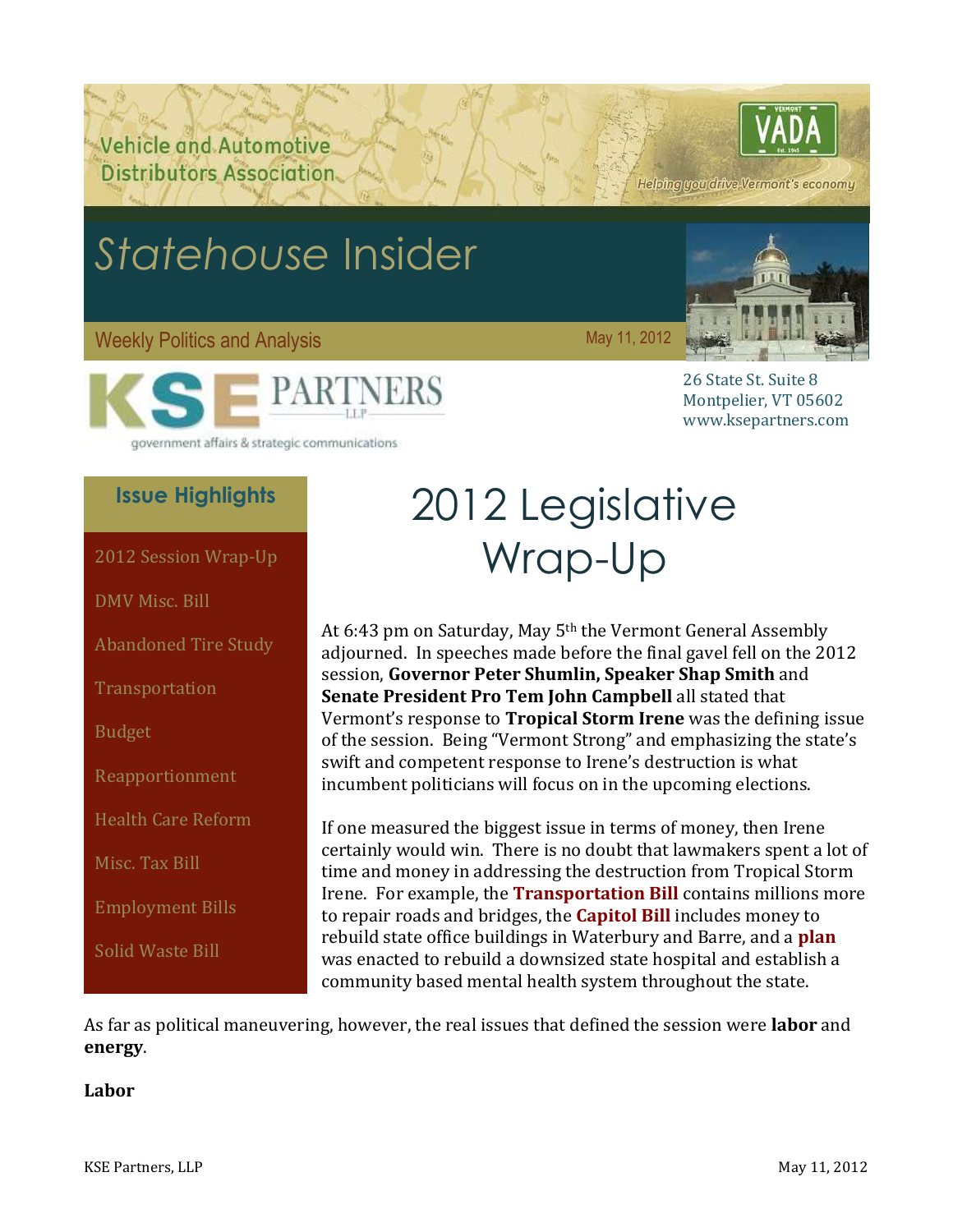The push to unionize home-based early educators, which passed the House last year, stalled in the Senate in 2012. Senate President Pro Tem John Campbell did not like the tactics used by the American Federation of Teachers (AFT) and in the end successfully blocked the union bill. But this was after hours of debate on the Senate floor. The Senate tacked it on as an amendment to the FY13 budget bill. When the budget conferees removed the union provision in conference committee, Senator Dick McCormack, D-Windsor, proposed the early educators union as an amendment to nearly every bill that came up in the Senate.

And what held up the session after the only "must-pass" budget and tax bills passed and were on their way to the Governor's desk? A labor bill. This one involved requiring teachers and certain municipal employees who opt not to join their respective unions to pay "fair representation fees." Fair representation fees passed the Senate as a floor amendment to **[H.753](http://www.leg.state.vt.us/docs/2012/bills/Senate/H-753.pdf)**, a bill that encouraged voluntary school mergers. The House was scheduled to pass H.753 on the last day of the session, but a mistake made in the way the bill was placed on the House Calendar gave House Republicans the ability to refuse to suspend the rules and as a result, the representation fees were dropped.

While these two labor bills did not pass, there was a labor provision that did pass as part of **[S.95](http://www.leg.state.vt.us/docs/2012/bills/House/S-095.pdf)**. It requires any employer that gets a single grant of state funds in the amount of \$1,001 or more to annually certify to the state that none of the funds will be used to interfere with an employee's rights to unionize. According to the floor debate, this type of union busting activity is against federal law anyway.

#### **Energy**

There were a number of energy bills that passed during the 2012 legislative session. Most notably was the **comprehensive energy bill [S.214](http://www.leg.state.vt.us/docs/2012/bills/Passed/S-214.pdf)** (this bill was originally passed in the House as **[H.468](http://www.leg.state.vt.us/docs/2012/bills/House/H-468.pdf)**). Net metering, expedited permitting for small hydroelectric facilities and property tax consistency for small renewable generation also passed.

The comprehensive energy bill will expand the existing standard offer program, increase the overall goal for renewable power in Vermont's portfolio to 55 percent by 2017 and implements a number of studies to better understand the impacts of implementing a renewable portfolio standard.

There was also a lively conversation about the **GMP/CVPS proposed merger** that is currently being deliberated by the Public Service Board (PSB). The conversation in the legislature focused primarily on a \$21 million windfall provision contained in the merger agreement between the two utilities. The majority of the coverage in the press focused on returning the \$21 million in the form of checks to ratepayers.

Despite a major media campaign by AARP to have checks sent to ratepayers, the legislature in the end decided that this decision should only appropriately be made by the PSB. Since the board was in the midst of an open docket on the merger, there was a strong belief that the board was the entity that could best interpret previous decisions that were made on a similar issue in 2007 and all the facts surrounding the merger, not just one small provision of a \$700 million proposal that stands to save ratepayers \$144 million.

#### **State House Politics**

KSE Partners, LLP May 11, 2012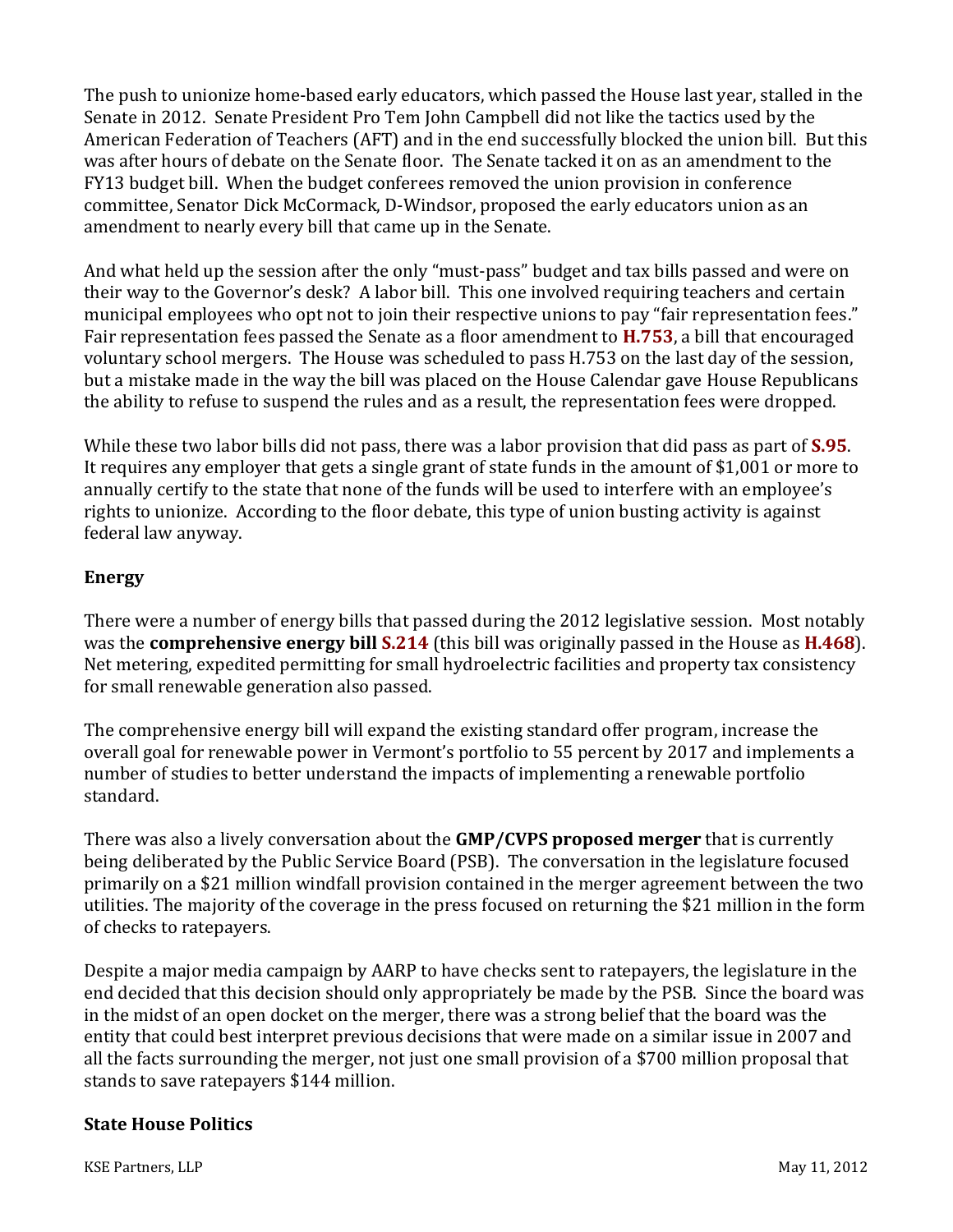At a recent press conference, Senate President Pro Tem John Campbell called this a "transitional" biennium. One with a new Governor for the first time in eight years and a new Senate President Pro Tem for the first time in 20 years.

Many pundits criticize John Campbell for losing control of the Senate. Without a doubt, the proceedings on the Senate floor were often a mess – with disgruntled Senators who wanted their pet issues aired, proposing amendment after amendment on the floor, causing lengthy debates with unpredictable outcomes. However, this was partially due to Sen. Campbell being to the right of his caucus on contentious issues such as the childcare union and death with dignity (a/k/a physician assisted suicide). Campbell's predecessors would have led the charge on these issues so they would not have been bottled up in committee. But if one looks simply at the result, Senator Campbell was able to kill both of these bills, despite many in his caucus supporting them. That is a measure of power.

Governor Shumlin's transition from the legislative to the executive branch went smoothly. The Governor's signature issue, health care reform, passed easily.

House Speaker Shap Smith is the only veteran in the bunch and it showed. Smith held his caucus in complete control throughout the session and wins high marks for fairness from all House members. He briefly flirted with running for Attorney General but decided to remain in the House where he will almost certainly be elected Speaker next year.

#### **House and Senate Butt Heads**

There is one other dynamic worth mentioning. With overwhelming Democratic majorities in the House and Senate, the only significant policy arguments were between the House and Senate, rather than the traditional partisan fights between Democrats and Republicans.

One example is the prescription drug-monitoring bill, which would have allowed police warrantless access to an existing Department of Health system that tracks the drugs that doctors are prescribing in Vermont. House members were concerned about privacy of medical records and civil liberties, while Senators supported police access to these records due to the public benefit of reducing drug abuse. The bill failed when both sides dug in their heels.

Another example is "taxing the cloud", whereby software and other computer services that are accessed remotely would be taxed. The Senate passed a provision that would not tax the cloud. The House felt strongly that the cloud should be taxed. The issue will be studied with a report due next session.

#### [\(Back to the Top\)](#page-0-1)

# S.251 – DMV Miscellaneous Bill Passes

<span id="page-2-0"></span>**[S.251](http://www.leg.state.vt.us/docs/2012/bills/Passed/S-251.pdf)**, a bill containing various provisions of interest to the Department of Motor Vehicles, passed the House and Senate. It contains a provision related to the length of trucks that can travel on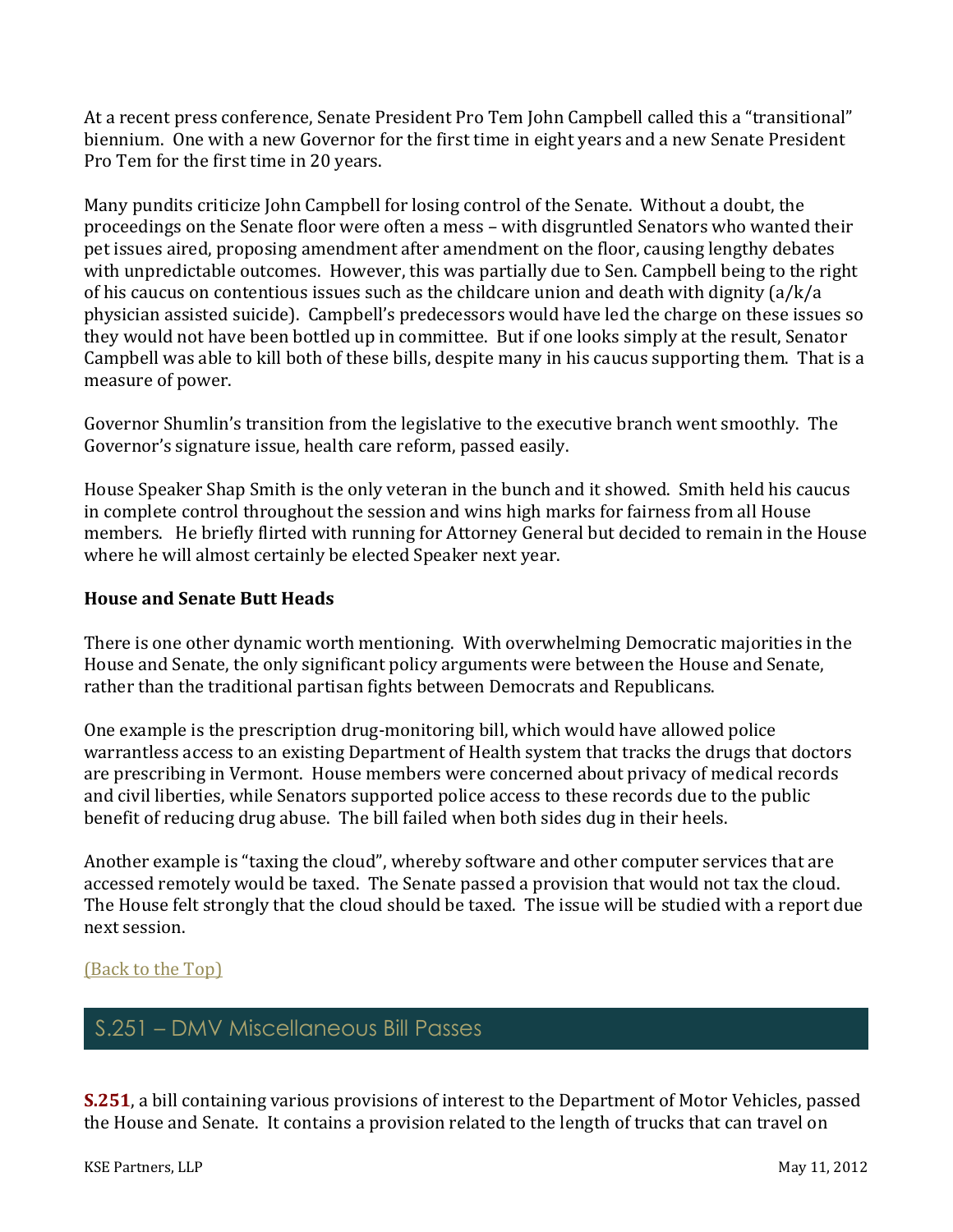portions of Rt. 4 with a permit, prohibits the misuse of inspection stickers and contains provisions related to the lemon law. The lemon law section broadens the scope of who must place a window sticker on a vehicle deemed a "lemon" by the board. Currently, the law requires only a manufacturer, its agent or authorized dealer, to place the window stickers on lemons that are for sale. This bill requires any licensed dealer to do so. The section also prohibits a manufacturer or dealer from reselling a vehicle in Vermont that is deemed to have a "serious safety defect." Finally, the bill provides an affirmative defense to any dealer that did not know that the vehicle was returned as a lemon, either in Vermont or in another state that has a similar law where the title was not marked as a lemon.

[\(Back to the Top\)](#page-0-1)

## The Abandoned Tire Study

<span id="page-3-0"></span>Section 14 of the **[solid waste bill](http://www.leg.state.vt.us/docs/2012/bills/Passed/H-485.pdf)** requires the **Agency of Natural Resources (ANR)** to study abandoned tires and report to lawmakers by **January 15, 2013**. The report must include an inventory of sites in the state where the disposal of waste tires is a problem, the number of waste tires disposed of and an estimate of how much it would cost to clean up the tires. In the meantime, the bill authorizes ANR to use funds from the existing solid waste management assistance fund to clean up waste tires. This was proposed in response to ANR's initial request to charge \$1 per tire sold in the state to fund the clean up of abandoned tires, which lawmakers rejected.

#### [\(Back to the Top\)](#page-0-1)

## H.770 -Transportation Bill

<span id="page-3-1"></span>The legislature approved a record setting transportation budget for FY2013. Totaling more than **\$658 million** it is the largest in history, including recent years that were infused with federal stimulus dollars. The budget highlights a growing priority of both the Shumlin administration and the legislature to better maintain the state's transportation infrastructure and a strong effort to rebuild in the wake of tropical storm Irene.

Program funding was increased across the board for FY13 in **[H.770](http://www.leg.state.vt.us/docs/2012/bills/Passed/H-770.pdf)**. Here are some of the highlights:

- Paving: **\$104 million**
- Interstate and state bridge: **\$102 million**
- Roadway (construction): **\$66 million**
- Total town highway programs (includes paving, bridge, construction among other programs) **\$133 million**

A new initiative to help towns affected by Irene that provides state matching funds for FEMA projects was also included in the bill.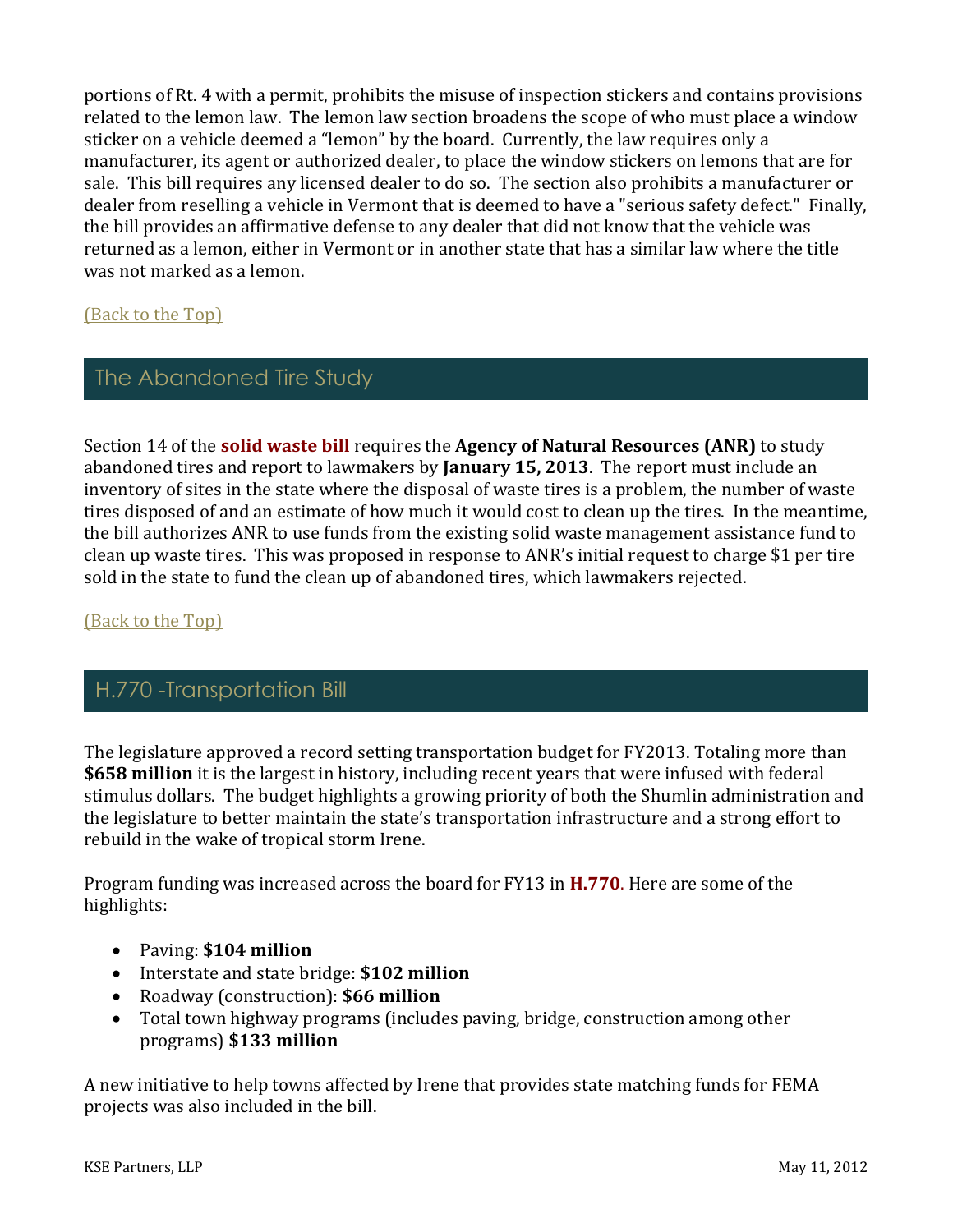H.770 authorizes the creation of 23 new positions at the agency of transportation. 17 are temporary positions related to the response to Tropical Storm Irene and six are permanent positions. This is in addition to 21 limited service positions that were created within the agency by the **FY2012 [Budget Adjustment Act,](http://www.leg.state.vt.us/docs/2012/Acts/ACT075.pdf)** which was signed by the governor in early March.

The Agency of Transportation requested and legislature approved measures that allow the agency to explore and in some cases engage in activities that traditionally fall to private contractors. H.770 authorizes the agency to explore the feasibility of purchasing a portable hot mix plant. If purchased, the agency indicated it would be used on small paving jobs. The agency has yet to show the economic benefit of purchasing the plant and a similar initiative in Maine has proved unsuccessful. H.770 authorizes the agency to acquire a rail bridge inspection vehicle and appropriates up to \$500,000 for the purchase. The bill also directs the agency to pursue the establishment of a "VTrans Training Center Program" to conduct workforce development and safety training, which is currently provided by private institutions such as the Associated General Contractors of Vermont.

There was a good deal of concern this year in both the House and Senate Transportation Committees regarding **gas tax revenues** declining due to increases in vehicle efficiency and a move toward alternative fuels. As a result, H.770 includes three studies related to transportation revenue. The **first** directs the Joint Fiscal Office (JFO) and the Department of Public Safety (DPS) to do an analysis of the costs incurred in enforcing the state's traffic safety laws and how those costs can be spread out across the general and transportation funds.

A **second** report analyzes options for applying user fees to alternative energy sources that are not currently taxed. This report will be compiled by the agency, JFO, DMV, The Tax Department, and DPS. These two reports are due at the November meeting of the Joint Fiscal Committee.

The **third** study includes the creation of a **Committee on Transportation Funding**. The committee is charged with estimating transportation and transportation infrastructure bond revenues over the next five years and identifying the funding gap between revenues and project costs. The committee will evaluate a variety of tax scenarios and new revenue sources in order to report to the legislature on viable options to maintain sufficient revenue in future years. The committee will be comprised of the Secretary of Transportation, the Commissioner of Motor Vehicles, a Committee on Committees appointee, an appointee of the Speaker of the House, a member of the League of Cities and Towns, a member of the Vermont Association of Planning and Development Agencies and a member of the James M. Jeffords Center for Policy Research. The committee report is due on January 15, 2013.

#### [\(Back to the Top\)](#page-0-1)

## The FY13 Budget

<span id="page-4-0"></span>For the first time ever, the state of Vermont's budget for the upcoming year exceeds \$5 billion. Much of the increase in spending from last year resulted from increases in federal and transportation funds as a result of Tropical Storm Irene. Surprisingly, there was hardly any debate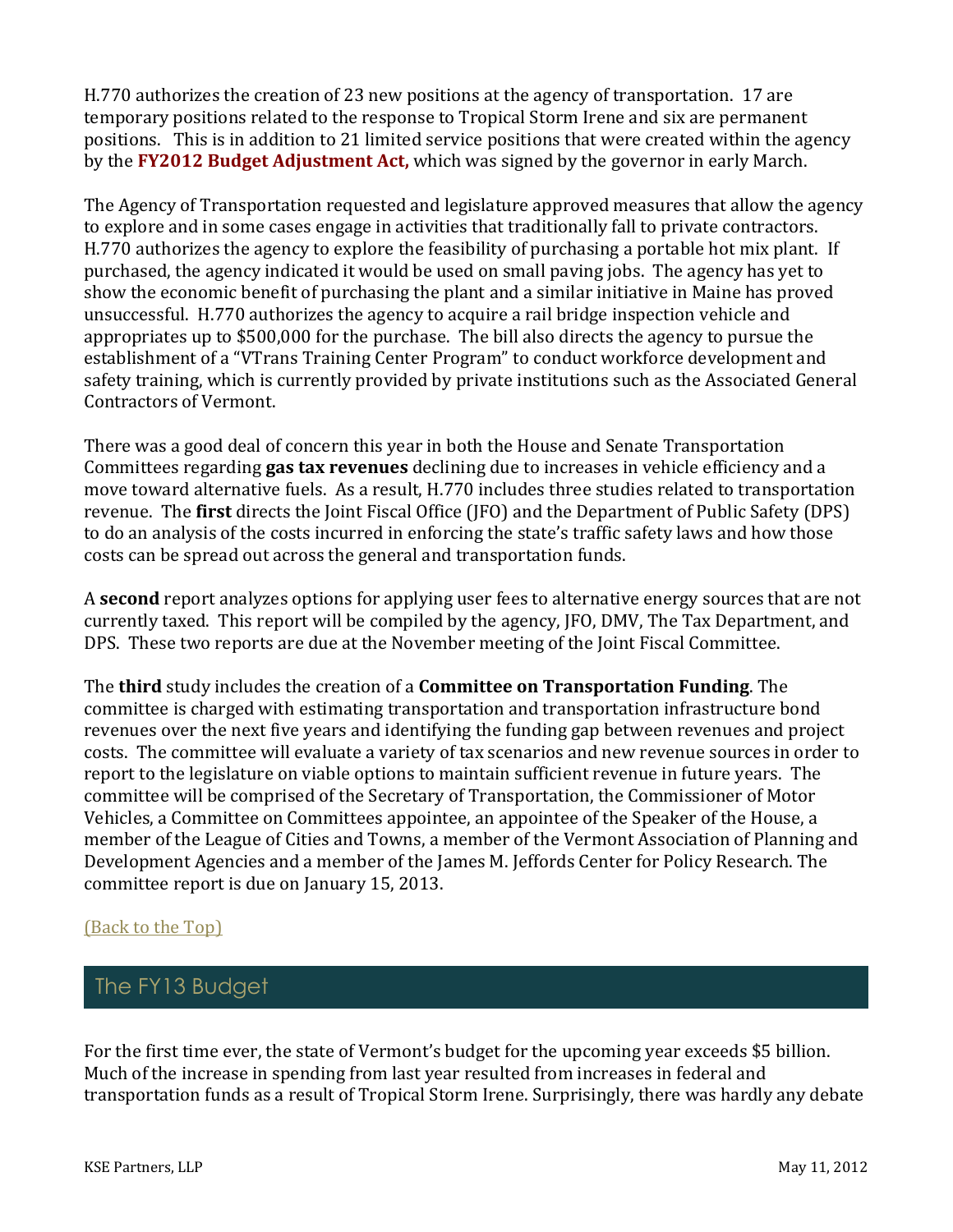in either the House or Senate about the money in this bill, and the final conference committee report passed 113-18 in the House and 25-3 in the Senate.

Most noteworthy is how any surpluses in FY13 will be appropriated: 25 percent will be reserved for federal fund replacement; 25 percent will be deposited into a "true" rainy day fund, meaning lawmakers can tap into it (which they cannot do with the current reserves); and 50 percent to a newly created "supplemental property tax relief fund," complete with a formula for calculating how the funds will be allocated between the education fund or used for other efforts that address pressure on the property tax.

[\(Back to the Top\)](#page-0-1)

## Reapportionment

<span id="page-5-0"></span>Typically **reapportionment** is one of the most politically divisive issues lawmakers face. This year, the bills that carve up the state into new legislative districts based on new federal census data, were enacted into law with overwhelming, tri-partisan support. Part of this stems from the fact that the Senate made no major changes to Senate districts, just shifting around a few towns between districts and not changing the six member Chittenden Senate district. In the House, in only one district will a lawmaker lose his seat, namely, either Dennis Devereux, R-Mount Holly or Eldred French, D-Shrewsbury. These incumbents will run against each other as portions of their former districts will be merged together and Ludlow, Mt. Holly and Shrewsbury will become a one-member district.

The only thing that can change the maps now is a lawsuit. Republican Party Chair Jack Lindley has publicly stated that the party is mulling a lawsuit. One option would be to challenge the maps because the overall population deviation in the Senate is 18.1 percent and in the House is 18.9 percent, which some allege violates the "one person, one vote" rule or equal protection. Another challenge might be to the six-member Chittenden County District, which is the largest in the country. The so-called "Chittenden six district" was challenged and upheld in the 1960's. Lawsuits challenging legislative districts filed in state courts over the past 20 years have not been successful.Suits can be filed in state or federal court.

#### **[House Map](http://www.leg.state.vt.us/Reapportionment/H.789%20As%20Passed%20House%20and%20Senate-House%20Map.pdf) [Senate Map](http://www.leg.state.vt.us/Reapportionment/H.789%20As%20Passed%20House%20and%20Senate-Senate%20Map.pdf)**

[\(Back to the Top\)](#page-0-1)

## H.559 - Health Care Reform Bill

<span id="page-5-1"></span>After creating a lot of controversy at the beginning of the session, **[H.559](http://www.leg.state.vt.us/docs/2012/bills/House/H-559.pdf)**, the health care reform bill, passed both chambers with relative ease. The bill implements federal law in order to establish Vermont's Health Care Benefit Exchange. In response to concerns from business owners, the legislature agreed with the Shumlin administration on defining small employers until 2016 as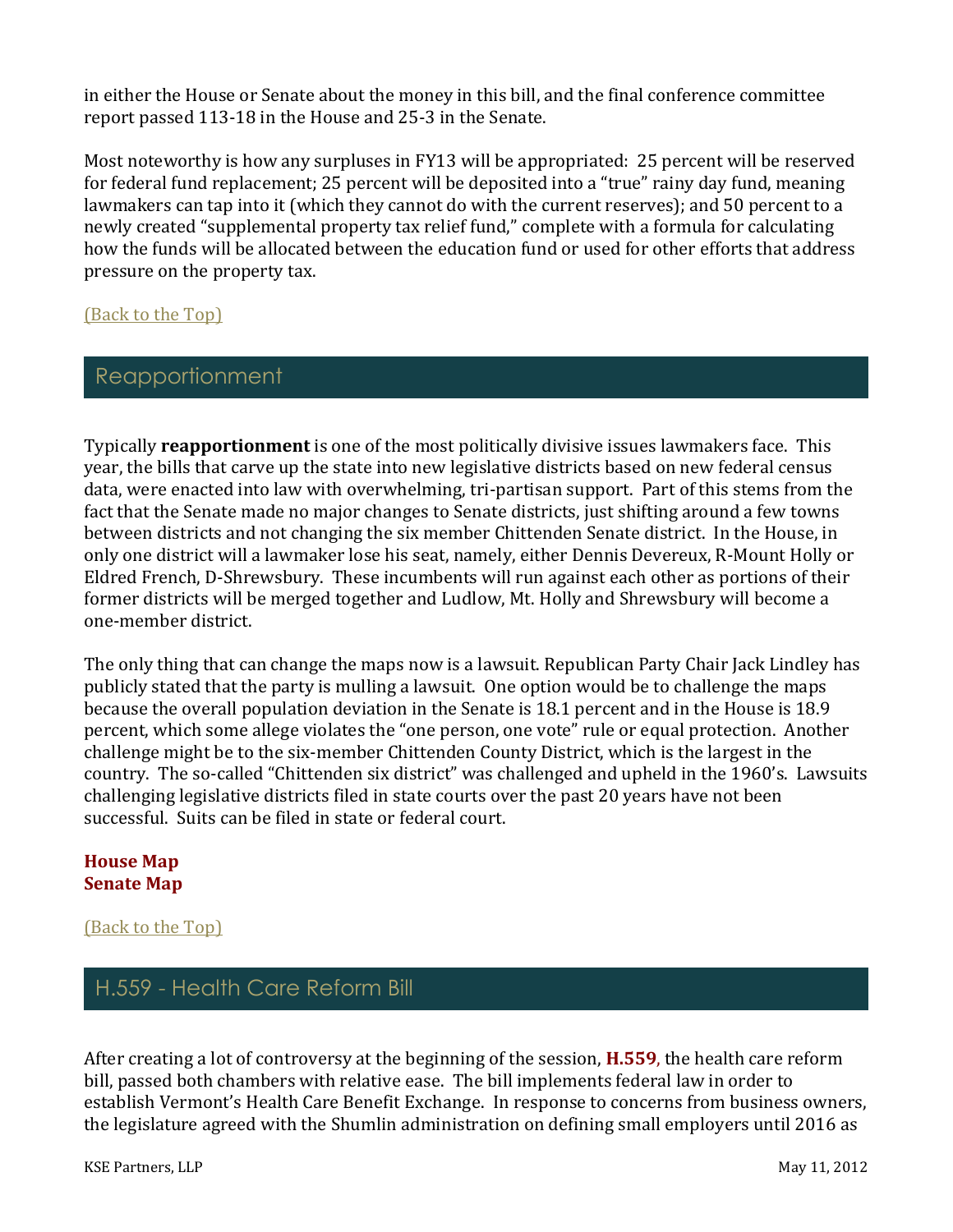those with 50 employees or less, to allow bronze-level plans in the Exchange and to merge the individual and small group insurance markets. One sticking point on the Senate floor in the final days of debate was whether plans should be offered both inside and outside the exchange. In the end, the bill passed as the administration wanted, with only small group plans required to be sold inside the exchange. Vermonters insured through large group plans do not have to purchase through the Exchange until 2016.

The bill also implements last year's health care reform bill, **Act 48**, which lays the groundwork for the creation of a single-payer health care system by creating the quasi-independent Green Mountain Care board. Specifically, H.559 gives the board authority over health insurer rate review, hospital budget review and eventually the certificate of need process.

A number of bills were incorporated into H.559, including a bill banning discretionary clauses in health insurance contracts, a bill regarding parity for mental health services, and another regarding broker's fees. A provision in the bill would require prior authorization forms to be as uniform as possible and would limit the number of forms permitted. The bill also requires the amount of an insured's out-of-pocket expenditures for prescription drugs to be below the minimum deductible amounts for individuals and families in HSA tax laws.

#### **S.199 – The Immunization Bill**

One of the most contentious bills of the 2012 legislative session was **[S.199](http://www.leg.state.vt.us/docs/2012/bills/Passed/S-199.pdf)**, a bill that sought to remove the ability for parents to use a philosophical exemption to opt out of vaccinating their children before entering public school or a licensed day care. The bill pitted physicians against parents, in a sharply divided debate that came down to individual rights versus public health risks. Mobbed hearings heard doctors and medical professionals citing Vermont's sharp decline in vaccination rates and the return of "whooping cough" in the state as evidence of the serious risk. A coalition of parents quickly launched a campaign called the Vermont Coalition for Vaccine Choice and flogged the committee rooms. Arguing that vaccines come with their own medical risks, like autism and other neurological disorders, they said the bill would infringe on their right to make choices for their children.

The bill went into conference committee with both the House and Senate ready to defend their polarized positions. The Senate had voted to eliminate the use of the philosophical exemption by a vote of 25-4. While the House-passed version kept the philosophical exemption but required parents to receive education on the risks of not vaccinating and required schools to report their immunization rates. After countless conference committee meetings, the bill passed with the philosophical exemption intact, additional reporting requirements for schools regarding immunization rates and a provision that would allow public school students with compromised immunity to choose to attend a school with a higher immunization rate.

The following health care bills also passed this session:

**[H.37,](http://www.leg.state.vt.us/docs/2012/bills/House/H-037.pdf) the telemedicine bill**, was sent to the governor May 7 and he has until May 12 to sign it into law. The bill mandates insurance coverage and Medicaid coverage of all telemedicine services performed in a health care facility. This bill also permits but does not mandate insurance coverage for teleophthalmology and teledermatology using a practice called "store and forward," which allows a doctor to take a picture of a patient's medical condition and forward it to a specialist for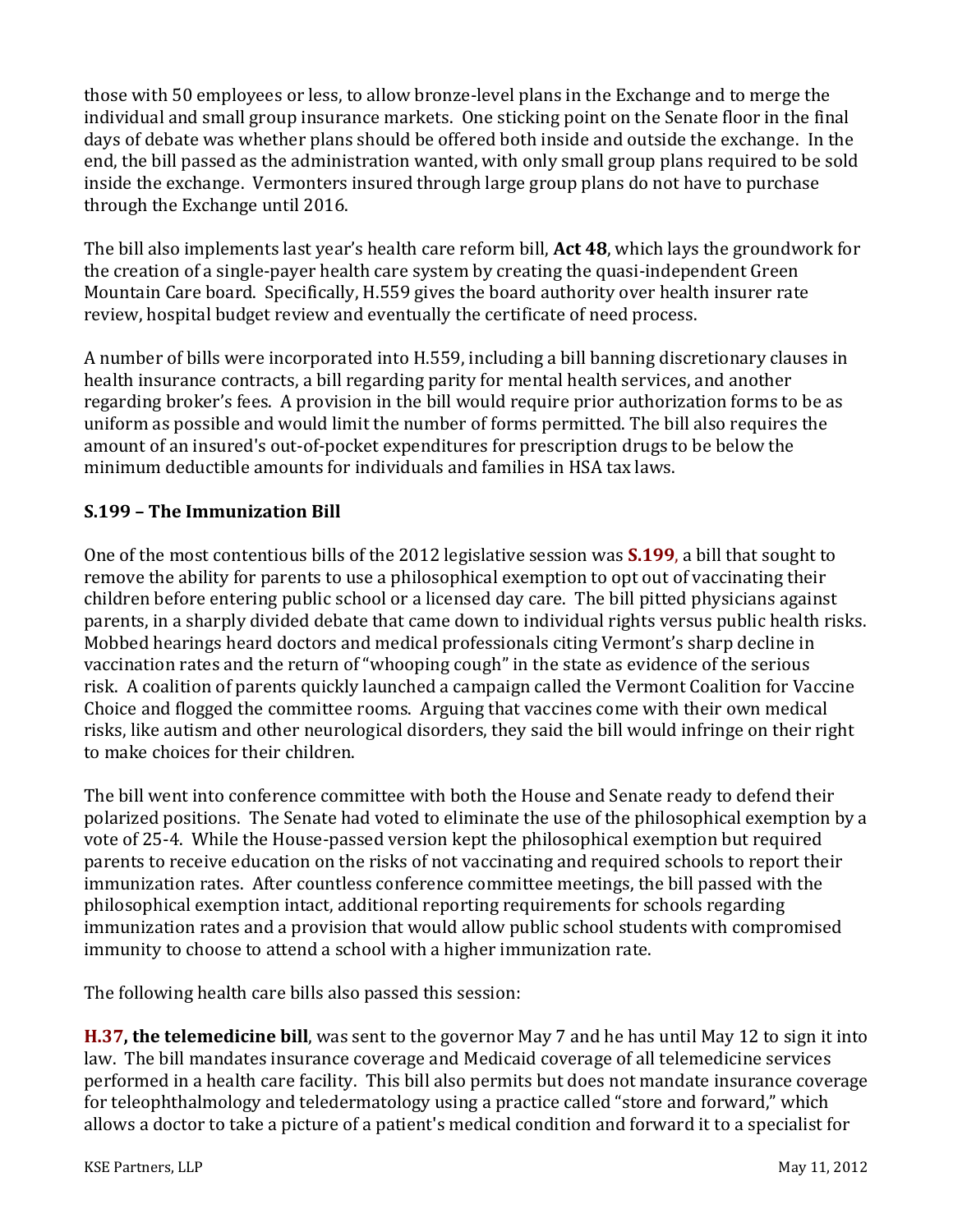diagnosis at a later time. Finally, the bill requires a study of telemedicine used outside of a health care facility.

**[S.200,](http://www.leg.state.vt.us/docs/2012/bills/Passed/S-200.pdf) the health insurer reporting bill,** passed both chambers. This bill requires health insurers to annually report to the Commissioner of Financial Regulation specific data, including how many claims they've denied for a variety of reasons, bonuses and compensatory benefits for all corporate members, as well as federal and in-state lobbying expenses. The bill creates a consumer-oriented insurance work group to improve access of filings and also changes pharmacy audit procedures.

**[S.223,](http://www.leg.state.vt.us/docs/2012/bills/House/S-223.pdf)** what was originally called the **autism bill**, was expanded to include insurance coverage of all early childhood development disorders, passed both bodies. The bill expands mandated coverage of autism and other developmental disorders from birth until 21 years old. The original law covered these diagnoses from 18 mos. until the age of six.

There were also a few health care bills that inspired lively debate, but ultimately did not pass:

**[H.777,](http://www.leg.state.vt.us/docs/2012/bills/House/H-777.pdf)** a bill that would allow midwives to receive insurance reimbursement without medical malpractice insurance passed the House, but failed in the Rules Committee in the Senate.

**[S.197,](http://www.leg.state.vt.us/docs/2012/bills/Senate/S-197.pdf)** a bill that would prohibit hospital-owned medical practices from imposing a hospital-based outpatient charge for nonemergency visits, passed the Senate but did not garner support in the House.

#### [\(Back to the Top\)](#page-0-1)

## H.782 – The Miscellaneous Tax Bill

<span id="page-7-0"></span>The **[miscellaneous tax bill](http://www.leg.state.vt.us/docs/2012/bills/Passed/H-782.pdf)** is a perennial Christmas tree of obscure and controversial revenue issues. The 2012 edition addresses everything from an increase in the generation tax on Vermont Yankee to a moratorium on taxing remotely accessed software to closing a sales tax loophole on miniature cigars. As is the case every year, the miscellaneous tax bill was embroiled in the heavy bargaining of the final days of the session, and almost died at the last minute when the mini-cigar provision was added in conference committee.

H.782 increases the generation tax on the **Vermont Yankee nuclear power plant** from roughly \$5 million per year to \$12.5 million per year. The intent behind the increase is to replace payments Entergy was making into the Clean Energy Development Fund under an agreement that expired in March. Critics of the tax increase say the legislature is trying to shut the plant down via tax increases after a federal court struck down the legislature's ability to rule on relicensing.

H.782 imposes a temporary moratorium on taxing remotely accessed software, otherwise known as **cloud computing**. The Department of Taxes issued a bulletin in 2010 that ruled the sales tax on cloud services had been in effect since 2006. The Senate voted this year to refund taxes collected on cloud services since 2006 and repeal the tax going forward. After compromising with the House, an agreement was reached to refund taxes collected back to 2006, and impose a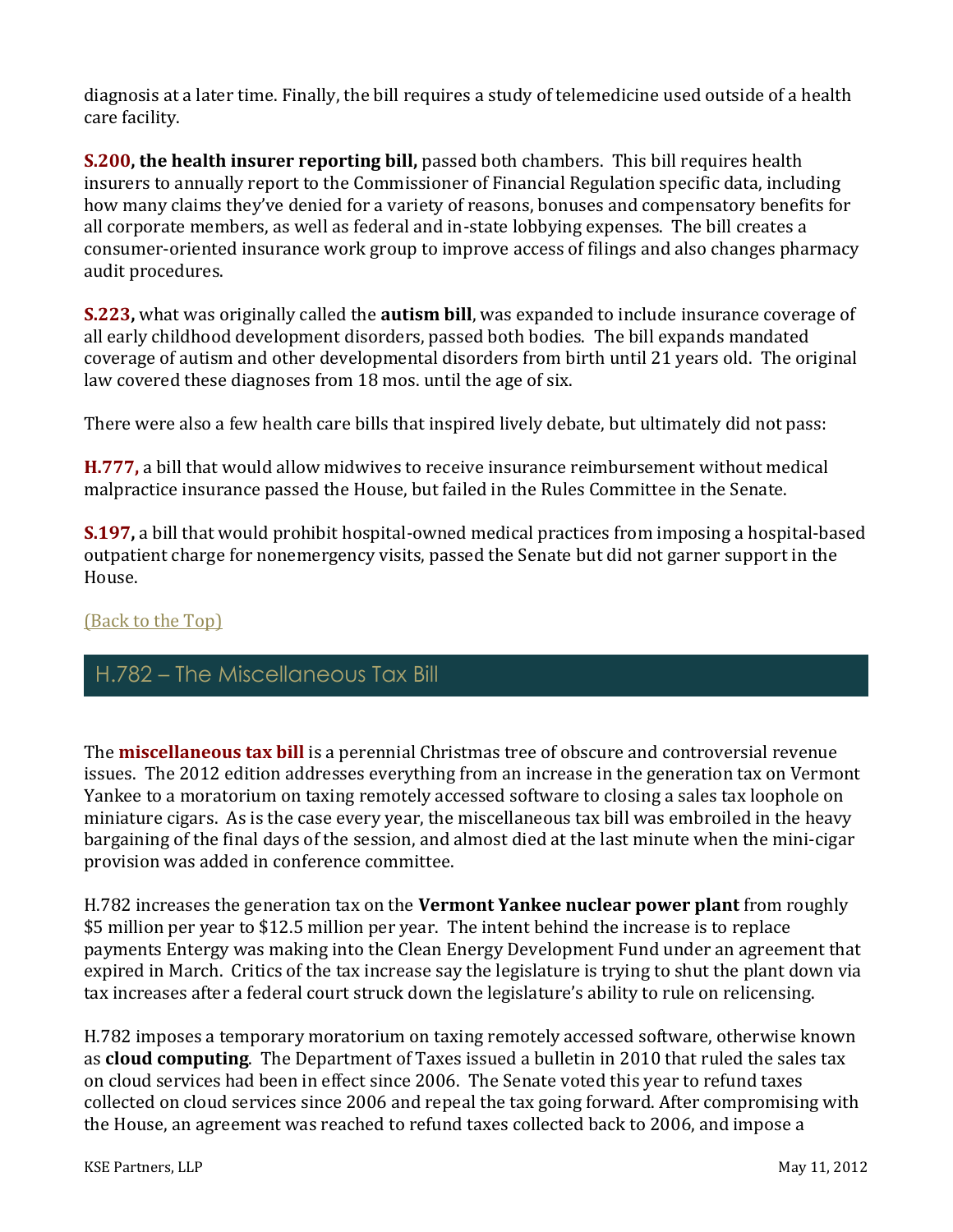temporary moratorium on taxing cloud services until July 1, 2013. In the meantime, a study committee will convene to look at taxing the cloud as well as taxing services in general. The committee report is due to the legislature by January 15, 2013, which will allow the legislature to act before the moratorium sunsets in July. In a post session news conference House Speaker Shap Smith and Senate Pro-Tem John Campbell, both Democrats, announced that it will be a priority of the legislature in 2013 to update the sales tax code to better reflect the 21<sup>st</sup> century economy.

Other provisions included in H.782:

- A revision of the tax department's annual report on employment growth incentives.
- A five-year extension of the Vermont Employment Growth Incentive.
- A media campaign to inform farmers about the petroleum cleanup fund.
- A requirement that bottlers and wholesalers of malt vinous beverages provide an electronic copy of their monthly sales reporting.
- Restructuring the income tax for C corporations.
- An Irene income tax credit for eligible applicants.
- A temporary reduction in property tax rates on nonresidential and homestead property for 2013 only.
- Sales and use tax rebates for mobile homes affected by tropical storm Irene.
- A tax exemption for machinery that is used for secondary packaging as part of an integrated process.

#### [\(Back to the Top\)](#page-0-1)

## Employment Issues

<span id="page-8-0"></span>The following bills relating to business and/or employment related issues were enacted by the Legislature during the recently concluded session:

**[H.254.](http://www.leg.state.vt.us/docs/2012/bills/Passed/H-254.pdf)** This is the consumer protection bill from 2011 that was pushed by the Attorney General's Office. It addresses discount membership programs and data security breaches involving personal information such as social security numbers.

**[H.730.](http://www.leg.state.vt.us/docs/2012/bills/Passed/H-730.pdf)** This is the 2012 consumer protection bill, also pushed by the Attorney General's Office. It regulates "cause related" marketing, the receipt by businesses of unsolicited goods and services, promotional or loyalty gift certificates, and Internet based loan transactions. In addition, the Senate added a provision requiring the Public Service Board to establish a discount program for low-income users of natural gas delivered by Vermont Gas Systems, Inc.

**[H.781.](http://www.leg.state.vt.us/docs/2012/bills/Passed/H-781.pdf)** This bill is the budget bill for FY 2013, i.e., the fiscal year beginning July 1, 2012. In the last days of the session it was amended with supposedly non-controversial employment related provisions due to disagreements between the House and the Senate on each chamber's respective employment related bills, **[H.762](http://www.leg.state.vt.us/docs/2012/bills/House/H-762.pdf)** and **[S.137](http://www.leg.state.vt.us/docs/2012/bills/Intro/S-137.pdf)**. The provisions added to H.781: (1) revise the composition of the Department of Labor's apprenticeship division and state apprenticeship council, (2) increase the penalty for intentionally misrepresenting facts in connection with obtaining unemployment benefits, (3) make significant changes to the unemployment insurance